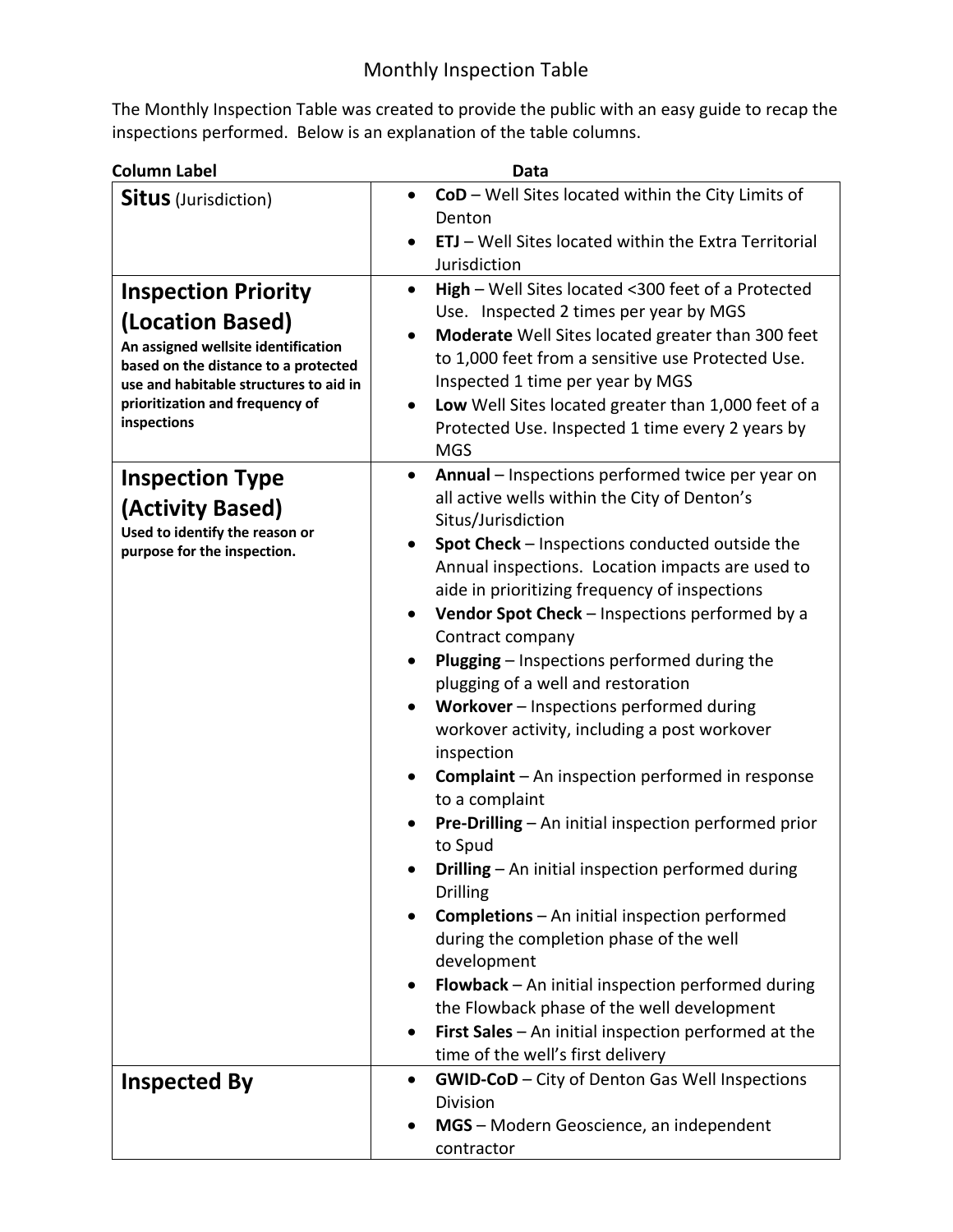| ::Jurisdi | Date      | Permit No  | $\therefore$ Well Oper $ \therefore$ MG |     | $\mid$ :: Inspectio | Inspection Type   | Denton Master List 2:: Well Name  |
|-----------|-----------|------------|-----------------------------------------|-----|---------------------|-------------------|-----------------------------------|
| CoD       | 4-8-2022  | 1108-0315T | <b>BKV Barnett</b>                      | 92  | Low                 | Workover          | <b>BILTMORE 3</b>                 |
| CoD       | 4-8-2022  | 1108-0535T | <b>BKV Barnett</b>                      | 92  | Low                 | Workover          | <b>Biltmore 15H</b>               |
| CoD       | 4-8-2022  | 1108-0537T | <b>BKV Barnett</b>                      | 92  | Low                 | Spot Check        | Biltmore-B. Yarb-Biltmore (SA) 1H |
| CoD       | 4-8-2022  | 1108-0321T | <b>BKV Barnett</b>                      | 92  | Low                 | Spot Check        | BILTMORE-B. YARBROUGH (SA) 2H     |
| CoD       | 4-8-2022  | 1108-0320T | <b>BKV Barnett</b>                      | 92  | Low                 | Spot Check        | BILTMORE-B. YARBROUGH (SA) 1H     |
| CoD       | 4-8-2022  | 1108-0316T | <b>BKV Barnett</b>                      | 94  | Moderate            | Spot Check        | <b>BILTMORE 9H</b>                |
| CoD       | 4-8-2022  | 1108-0317T | <b>BKV Barnett</b>                      | 94  | Moderate            | Spot Check        | <b>BILTMORE 10H</b>               |
| CoD       | 4-8-2022  | 1108-0318T | <b>BKV Barnett</b>                      | 94  | Moderate            | Spot Check        | <b>BILTMORE 11H</b>               |
| CoD       | 4-8-2022  | 1108-0467T | <b>BKV Barnett</b>                      | 93  | Low                 | Spot Check        | Biltmore 14H                      |
| CoD       | 4-8-2022  | 1108-0472T | <b>BKV Barnett</b>                      | 93  | Low                 | Spot Check        | <b>Biltmore 13H</b>               |
| CoD       | 4-8-2022  | 1108-0298T | <b>BKV Barnett</b>                      | 93  | Low                 | <b>Spot Check</b> | <b>BILTMORE 1</b>                 |
| CoD       | 4-8-2022  | 1108-0299T | <b>BKV Barnett</b>                      | 95  | Low                 | Spot Check        | <b>BILTMORE 2</b>                 |
| CoD       | 4-8-2022  | 1108-0330T | <b>BKV Barnett</b>                      | 85  | Low                 | Spot Check        | COLE TRUSTS 576 "A" 1             |
| CoD       | 4-8-2022  | 1108-0337T | <b>BKV Barnett</b>                      | 85  | Low                 | Spot Check        | COLE TRUSTS 576 "A" 5             |
| CoD       | 4-8-2022  | 1108-0408T | <b>BKV Barnett</b>                      | 84  | Low                 | Spot Check        | COLE TRUSTS 576 "A" 24            |
| CoD       | 4-8-2022  | 1108-0407T | <b>BKV Barnett</b>                      | 84  | Low                 | Spot Check        | COLE TRUSTS 576 "A" 25H           |
| CoD       | 4-8-2022  | 1108-0378T | <b>BKV Barnett</b>                      | 84  | Low                 | Spot Check        | COLE TRUSTS 576 "A" 40            |
| CoD       | 4-8-2022  | 1108-0404T | <b>BKV Barnett</b>                      | 84  | Low                 | Spot Check        | COLE TRUSTS 576 "A" 43            |
| CoD       | 4-8-2022  | 1108-0405T | <b>BKV Barnett</b>                      | 84  | Low                 | <b>Spot Check</b> | COLE TRUSTS 576 "A" 45H           |
| CoD       | 4-8-2022  | 1108-0609T | <b>BKV Barnett</b>                      | 51  | Low                 | Spot Check        | <b>EAGLE FARMS GU "A" 1</b>       |
| CoD       | 4-8-2022  | 1108-0654  | Hillwood                                | 152 | Low                 | Spot Check        | HUNTER RANCH J1H                  |
| CoD       | 4-8-2022  | 1108-0653  | Hillwood                                | 152 | Low                 | Spot Check        | HUNTER RANCH J2H                  |
| CoD       | 4-8-2022  | 1109-0271  | Hillwood                                | 152 | <b>High</b>         | Spot Check        | W.J. LAKES UNIT J1H               |
| CoD       | 4-8-2022  | 1109-0272  | Hillwood                                | 152 | Low                 | <b>Spot Check</b> | W.J. LAKES UNIT J2H               |
| CoD       | 4-8-2022  | 1108-0652  | Hillwood                                | 149 | Low                 | <b>Spot Check</b> | <b>HUNTER 7</b>                   |
| CoD       | 4-21-2022 | 1109-0266  | Eagleridge                              | 64  | Moderate            | Spot Check        | Tetra Pak 1                       |
| CoD       | 4-21-2022 | 1109-0161  | Eagleridge                              | 127 | <b>High</b>         | Spot Check        | PITNER 1                          |
| CoD       | 4-21-2022 | 1109-0258  | Eagleridge                              | 113 | Moderate            | Spot Check        | Sorrells-McBride 1                |
| CoD       | 4-21-2022 | 1109-0218  | Eagleridge                              | 115 | High                | Spot Check        | <b>RICKS AND CHEEK UNIT 1</b>     |
| CoD       | 4-21-2022 | 1109-0257  | Eagleridge                              | 112 | Moderate            | Spot Check        | Sorrells-Gamble Unit 1            |
| CoD       | 4-21-2022 | 1109-0256  | Eagleridge                              | 111 | Moderate            | Spot Check        | Sorrells B 1                      |